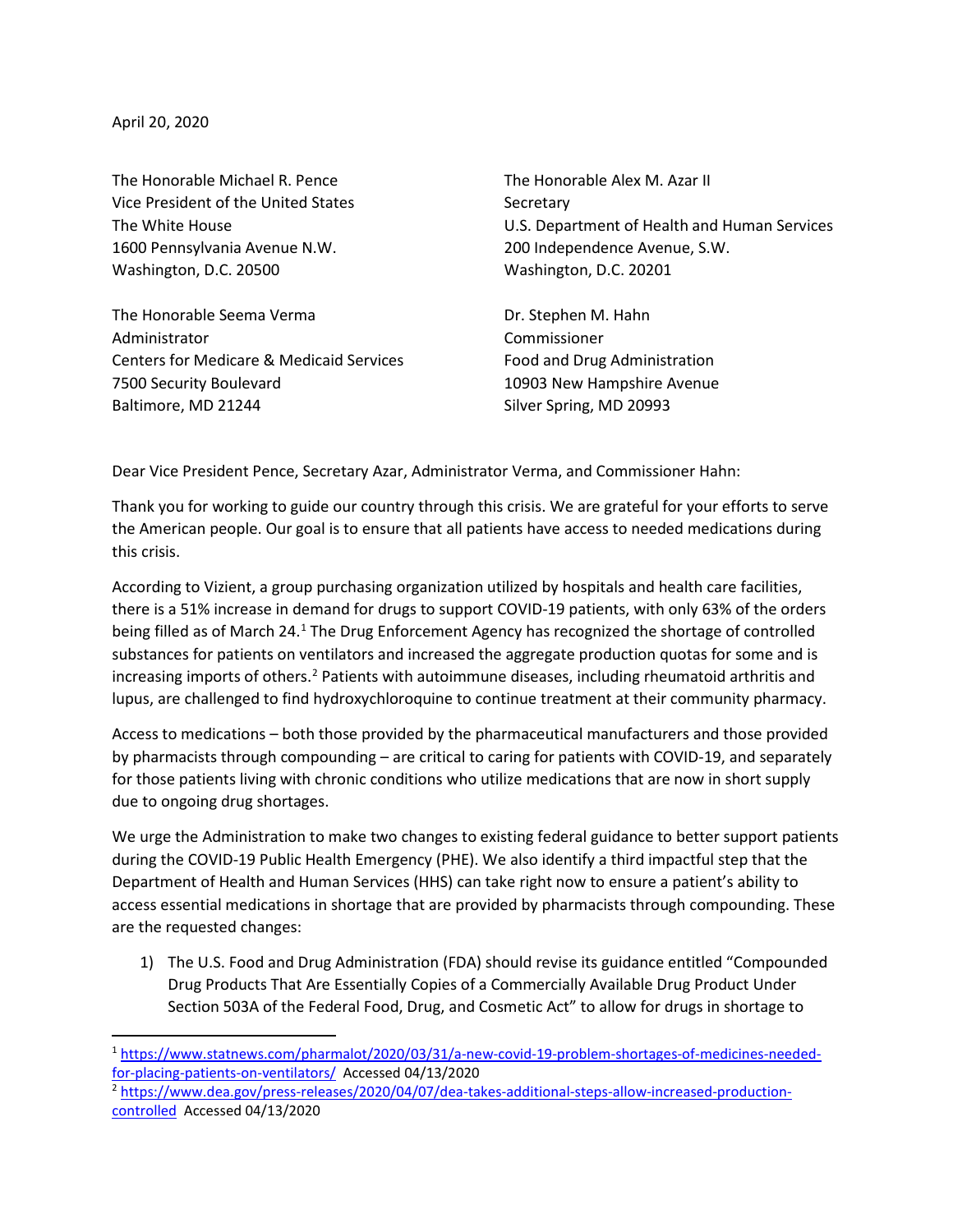include those that appear on the FDA drug shortage list and/or those identified by the American Society of Health-System Pharmacists .

- 2) The Centers for Medicare and Medicaid Services (CMS) should issue guidance directing Medicare Part D plans to reimburse for drugs that must be compounded from bulk drug substance Active Pharmaceutical Ingredients (APIs) due to shortages for the remainder of the COVID-19 PHE.
- 3) Finally, we ask that HHS designate pharmacies as an eligible entity that can apply for monies allocated to the Public Health and Social Services Emergency Fund (PHSSEF) for provision of COVID-19-related medications that are not covered by the patient's health insurance. Pharmacies would be eligible for reimbursement of the cost of the products plus the dispensing fee when patients are unable to pay for the product. This would have a meaningful positive impact for patients with autoimmune diseases, such as lupus and rheumatoid arthritis, who depend on hydroxychloroquine, a drug that is now in shortage due to its emerging use in treating COVID-19.

**FDA should revise its definition of a shortage.** The supply of these critical medications can be meaningfully improved by both compounding pharmacies and outsourcing facilities. Currently compounding pharmacies as defined under Section 503A of the Food, Drug, and Cosmetic Act can compound essential copies of FDA-approved medications when they are in shortage. However, FDA Guidance limits the definition of a shortage to drugs found on the Agency's own shortage list.<sup>[3](#page-1-0)</sup> In contrast, the American Society of Health-Systems Pharmacists (ASHP) maintains a more robust drug shortage list, illustrating the scope of the unmet needs of the country. Most significantly, during a pandemic situation, the ASHP list recognizes shortages of critical drugs based on the real-time availability at the healthcare provider level.<sup>[4](#page-1-1)</sup>

Because the FDA's definition does not accommodate the current disruptions in the supply chain, it is creating an access barrier for patients. FDA can take steps to temporarily modify the shortage definition so that patients can immediately have access to their medicine. We request that FDA revise its guidance entitled "Compounded Drug Products That Are Essentially Copies of a Commercially Available Drug Product Under Section 503A of the Federal Food, Drug, and Cosmetic Act" to allow for drugs in shortage to include those identified by the American Society of Health-Systems Pharmacists.

**Patients need coverage for drugs that must be compounded due to shortages.** Patients covered by Medicare Part D have a financial hurdle to obtain their medication if it must be compounded by a pharmacist. CMS allows Part D health plans to cover a compounded drug only when the drug's components meet the definition of a Part D drug. However, Medicare does not currently reimburse Part D plans for bulk drug substances and inactive ingredients when used in a compounded drug. In other words, CMS will reimburse a pharmacy for crushing tablets to try to incorporate them into a suspension, but will not reimburse the same pharmacy for using the pure ingredients to make the same suspension. To ensure patients with autoimmune conditions that benefit from compounded medications including hydroxychloroquine continue to have access to these therapies, we request that CMS, on a temporary

 $\overline{\phantom{a}}$ 

<span id="page-1-0"></span><sup>3</sup> <https://www.fda.gov/media/98973/download> Accessed 04/13/2020

<span id="page-1-1"></span><sup>4</sup> <https://www.ashp.org/Drug-Shortages/Current-Shortages/FDA-and-ASHP-Shortage-Parameters>Accessed 04/03/2020